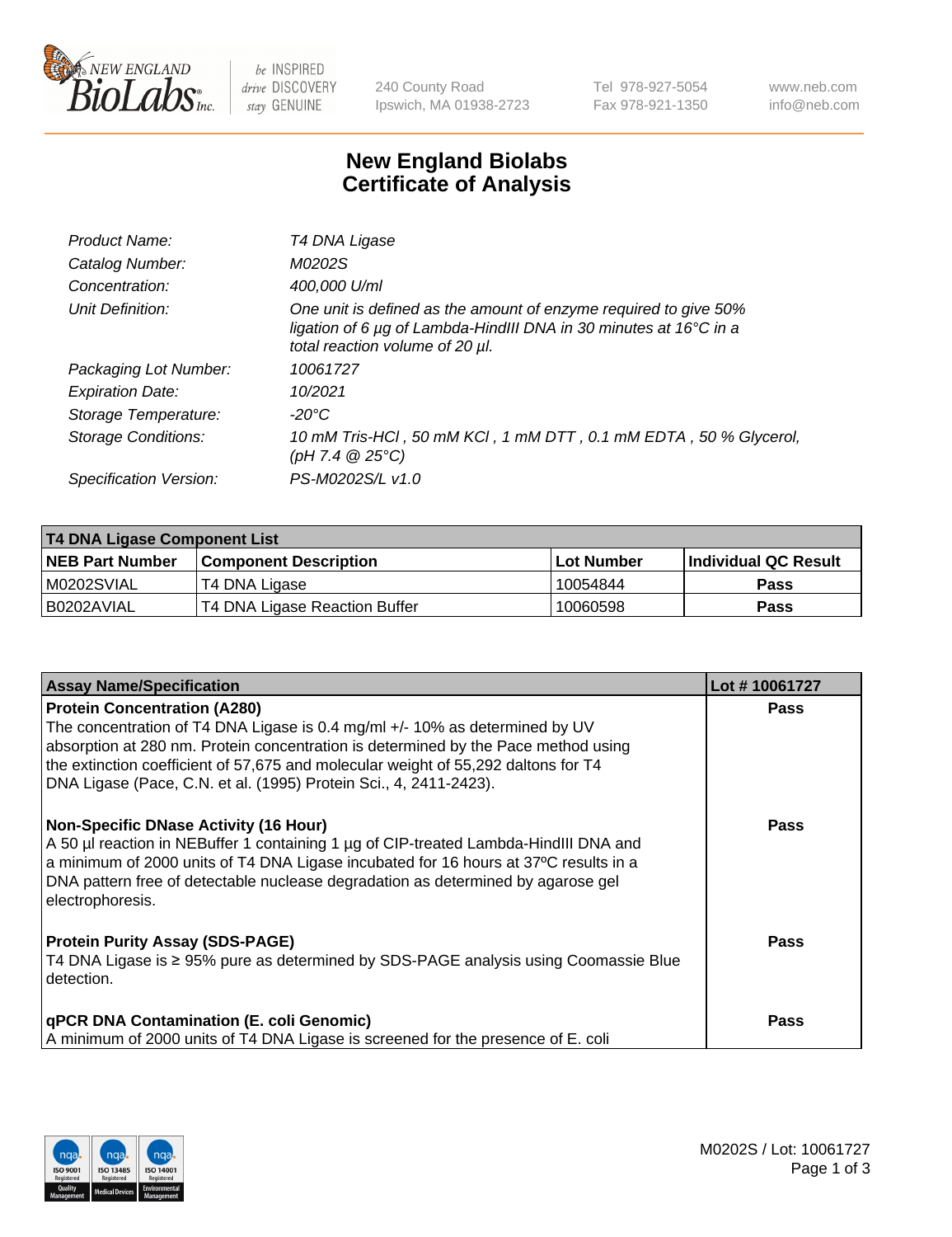

be INSPIRED drive DISCOVERY stay GENUINE

240 County Road Ipswich, MA 01938-2723 Tel 978-927-5054 Fax 978-921-1350

www.neb.com info@neb.com

| <b>Assay Name/Specification</b>                                                                                                                                                                                                                                                                                                                                                                                    | Lot #10061727 |
|--------------------------------------------------------------------------------------------------------------------------------------------------------------------------------------------------------------------------------------------------------------------------------------------------------------------------------------------------------------------------------------------------------------------|---------------|
| genomic DNA using SYBR® Green qPCR with primers specific for the E. coli 16S rRNA<br>locus. Results are quantified using a standard curve generated from purified E. coli<br>genomic DNA. The measured level of E. coli genomic DNA contamination is ≤ 1 E. coli<br>genome.                                                                                                                                        |               |
| <b>RNase Activity (Extended Digestion)</b><br>A 10 µl reaction in NEBuffer 4 containing 40 ng of a 300 base single-stranded RNA<br>and a minimum of 1 µl of T4 DNA Ligase is incubated at 37°C. After incubation for 16<br>hours, >90% of the substrate RNA remains intact as determined by gel electrophoresis<br>using fluorescent detection.                                                                    | Pass          |
| <b>Ligation and Recutting (Terminal Integrity, Digested DNA)</b><br>A 20 µl reaction in 1X T4 DNA Ligase Reaction Buffer containing 2 µg of Lambda<br>DNA-HindIII Digest and a minimum of 4000 units of T4 DNA Ligase incubated for 16<br>hours at 37°C results in >95% ligation of the DNA fragments as determined by agarose<br>gel electrophoresis. Of these ligated fragments, >95% can be recut with HindIII. | Pass          |
| <b>Exonuclease Activity (Radioactivity Release)</b><br>A 50 µl reaction in NEBuffer 1 containing 1 µg of a mixture of single and<br>double-stranded [3H] E. coli DNA and a minimum of 2000 units of T4 DNA Ligase<br>incubated for 4 hours at 37°C releases <0.1% of the total radioactivity.                                                                                                                      | Pass          |
| <b>Endonuclease Activity (Nicking)</b><br>A 50 µl reaction in NEBuffer 1 containing 1 µg of supercoiled PhiX174 DNA and a<br>minimum of 2000 units of T4 DNA Ligase incubated for 4 hours at 37°C results in <10%<br>conversion to the nicked form as determined by agarose gel electrophoresis.                                                                                                                   | <b>Pass</b>   |
| Double Stranded DNase Activity (Labeled Oligo)<br>A 50 µl reaction in CutSmart® Buffer containing a 20 nM solution of a fluorescent<br>labeled double-stranded oligonucleotide containing a blunt end and a minimum of<br>10,000 units of T4 DNA Ligase incubated for 16 hours at 37°C yields <5% degradation<br>as determined by capillary electrophoresis.                                                       | Pass          |
| <b>Single Stranded DNase Activity (FAM-Labeled Oligo)</b><br>A 50 µl reaction in CutSmart® Buffer containing a 20 nM solution of a fluorescent<br>internal labeled oligonucleotide and a minimum of 10,000 units of T4 DNA Ligase<br>incubated for 16 hours at 37°C yields <5% degradation as determined by capillary<br>electrophoresis.                                                                          | Pass          |
| <b>DNase Activity (Labeled Oligo, 5' extension)</b><br>A 50 µl reaction in CutSmart® Buffer containing a 20 nM solution of a fluorescent<br>labeled double-stranded oligonucleotide containing a 5' extension and a minimum of<br>10,000 units of T4 DNA Ligase incubated for 16 hours at 37°C yields <5% degradation                                                                                              | <b>Pass</b>   |